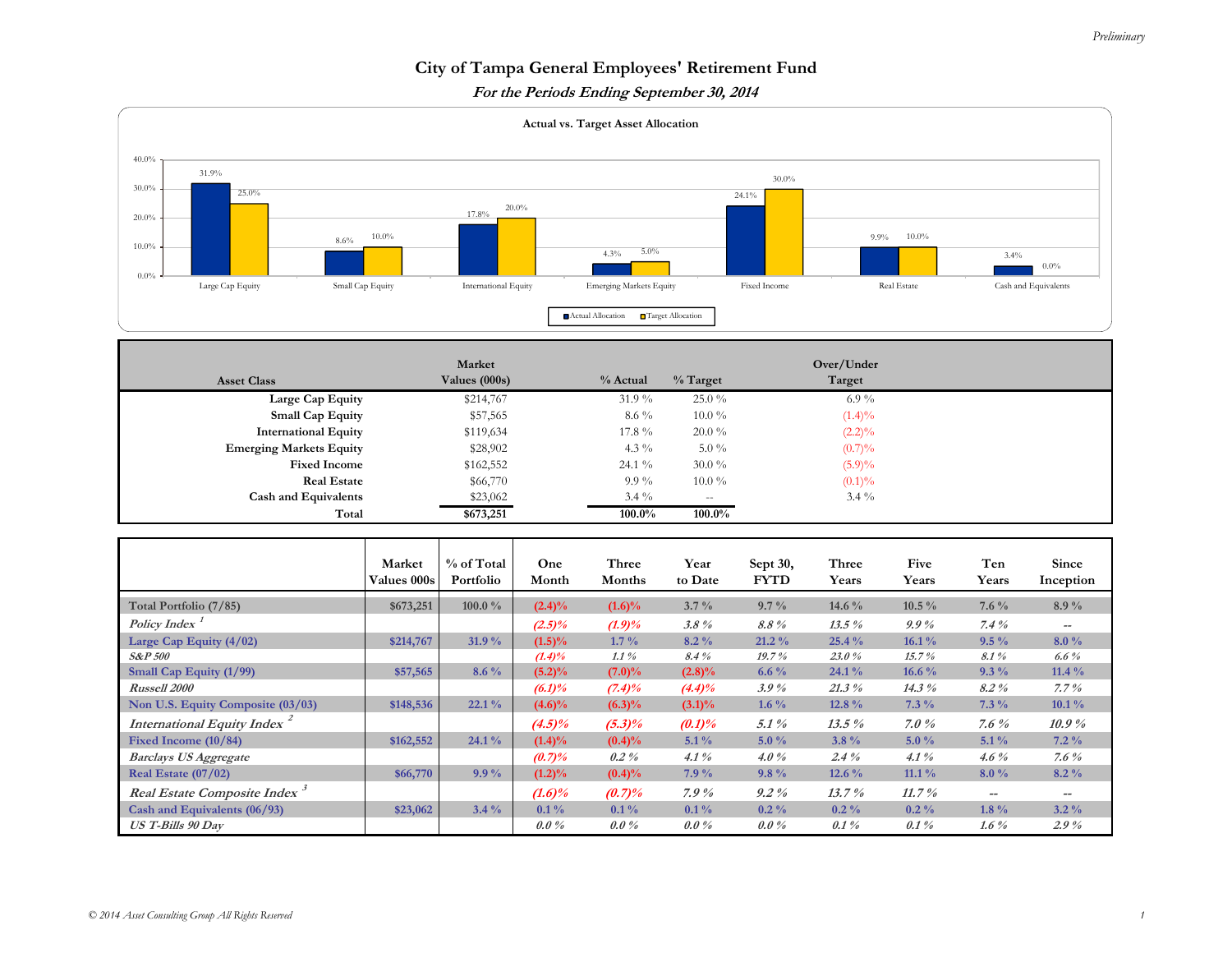## **City of Tampa General Employees' Retirement Fund For the Periods Ending September 30, 2014**

|                                                   | Market               | % of Total | One                      | Three                                        | Year                     | Sept 30,                                                      | Three                            | Five                            | Ten                         | Since                    |
|---------------------------------------------------|----------------------|------------|--------------------------|----------------------------------------------|--------------------------|---------------------------------------------------------------|----------------------------------|---------------------------------|-----------------------------|--------------------------|
|                                                   | Values 000s          | Portfolio  | Month                    | Months                                       | to Date                  | <b>FYTD</b>                                                   | Years                            | Years                           | Years                       | Inception                |
| Large Cap Equity Composite (4/02)                 | \$214,767            | 31.9 %     | $(1.5)\%$                | $1.7\%$                                      | $8.2\%$                  | $21.2\%$                                                      | 25.4 %                           | $16.1\%$                        | $9.5\%$                     | $8.0\%$                  |
| <b>S&amp;P 500</b>                                |                      |            | $(1.4)\%$                | $1.1\%$                                      | 8.4%                     | 19.7%                                                         | 23.0%                            | 15.7%                           | 8.1%                        | $6.6\%$                  |
| Waddell & Reed Investment Management (12/04)      | \$108,219            |            | $(1.8)\%$                | $2.3\%$                                      | $8.0\%$                  | $21.3\%$                                                      | $23.2\%$                         | 15.8%                           | $\mathcal{L}_{\mathcal{A}}$ | $9.8\%$                  |
| Russell 1000 Growth                               |                      |            | $(1.5)\%$                | $1.5\%$                                      | 7.9%                     | 19.2%                                                         | 22.5%                            | 16.5%                           | 8.9%                        | 8.6%                     |
| Dodge & Cox Incorporated (4/02)                   | \$106,548            | 15.8 %     | $(1.2)\%$                | $1.1\%$                                      | $8.3\%$                  | 20.9%                                                         | 27.4 %                           | $16.3\%$                        | $8.6\%$                     | $8.6\%$                  |
| Russell 1000 Value                                |                      |            | $(2.1)\%$                | (0.2)%                                       | 8.1%                     | 18.9%                                                         | 23.9%                            | 15.3%                           | 7.8%                        | 7.1%                     |
| Small Cap Equity Composite (1/99)                 | \$57,565             | $8.6\%$    | $(5.2)\%$                | $(7.0)\%$                                    | $(2.8)\%$                | 6.6 $\%$                                                      | 24.1 %                           | 16.6 %                          | $9.3\%$                     | 11.4 $\%$                |
| Russell 2000                                      |                      |            | $(6.1)\%$                | $(7.4)\%$                                    | $(4.4)\%$                | 3.9%                                                          | 21.3%                            | 14.3%                           | 8.2%                        | 7.7%                     |
| ClariVest Asset Management (7/07)                 | \$13,344             | $2.0\%$    | $(4.6)\%$                | $(3.6)\%$                                    | $(3.2)\%$                | $7.5\%$                                                       | 25.7%                            | 17.0 %                          | ш.                          | 4.9 $\%$                 |
| Russell 2000 Growth                               |                      |            | $(5.4)\%$                | $(6.1)\%$                                    | $(4.0)\%$                | $3.8\%$                                                       | 21.9%                            | $15.5\%$                        | 9.0%                        | 6.7%                     |
| GW Capital (3/12)<br>Russell 2000 Value           | \$21,118             | $3.1\%$    | (6.9)%                   | $(10.6)\%$                                   | $(5.6)\%$                | $2.3\%$<br>4.1%                                               | $\sim$<br>20.6%                  | ÷.<br>13.0%                     | ÷.<br>7.3%                  | 13.9%<br>13.8%           |
| WTC SC 2000 (1/99)                                | \$23,103             | $3.4\%$    | (6.8)%<br>$(4.0)\%$      | $(8.6)\%$<br>$(5.4)\%$                       | (4.7)%<br>$0.2\%$        | $10.2\%$                                                      | 26.1%                            | $19.4\%$                        | 11.4%                       | 11.5 $\%$                |
| Russell 2000                                      |                      |            | $(6.1)\%$                | $(7.4)\%$                                    | $(4.4)\%$                | 3.9%                                                          | $21.3\%$                         | 14.3%                           | 8.2%                        | $7.7\%$                  |
| Non U.S. Equity Composite (3/03)                  | \$148,536            | $22.1\%$   | $(4.6)\%$                | $(6.3)\%$                                    | $(3.1)\%$                | $1.6\%$                                                       | 12.8 %                           | $7.3\%$                         | $7.3\%$                     | $10.1\%$                 |
| International Equity Index <sup>2</sup>           |                      |            | $(4.5)\%$                | $(5.3)\%$                                    | (0.1)%                   | 5.1%                                                          | $13.5\%$                         | 7.0%                            | 7.6%                        | 10.9%                    |
| Mercator International Fund (4/03)                | \$56,913             | $8.5\%$    | $(4.0)\%$                | $(8.0)\%$                                    | $(3.8)\%$                | $1.3\%$                                                       | $12.5\%$                         | $5.5\%$                         | $6.4\%$                     | $10.3\%$                 |
| Fisher Investments (7/03)                         | \$62,722             | $9.3\%$    | $(3.8)\%$                | $(6.1)\%$                                    | (3.7)%                   | $2.2\%$                                                       | 15.4 %                           | 8.2%                            | $7.7\%$                     | $9.3\%$                  |
| <b>MSCI EAFE</b>                                  |                      |            | $(3.8)\%$                | $(5.8)\%$                                    | $(1.0)\%$                | $4.7\%$                                                       | 14.2%                            | 7.0%                            | $6.8\%$                     | 8.7%                     |
| <b>MSCI EAFE Value</b>                            |                      |            | $(4.1)\%$                | (6.1)%<br>$\frac{\partial}{\partial \theta}$ | (0.1)%                   | $6.2\%$<br>$\frac{\theta}{\theta}$<br>$\frac{\theta}{\theta}$ | 14.6%<br>$\frac{\theta}{\theta}$ | 6.1%<br>$\frac{\theta}{\theta}$ | $6.5\%$                     | $10.8 \%$                |
| <b>MSCI EAFE Growth</b>                           |                      |            | $(3.5)\%$                | $(5.5)\%$                                    | $(1.8)\%$                | $3.2\%$                                                       | 13.7%                            | 7.9%                            | 7.0%                        | $9.6\%$                  |
| Emerging Markets Equity                           |                      |            |                          |                                              |                          |                                                               |                                  |                                 |                             |                          |
| Aberdeen Asset Management (6/08)                  | \$28,902             | $4.3\%$    | $(7.3)\%$                | $(3.5)\%$                                    | $4.4\%$                  | $3.9\%$                                                       | $9.3\%$                          | $9.2\%$                         | ÷                           | $6.3\%$                  |
| <b>MSCI</b> Emerging Markets                      |                      |            | $(7.4)\%$                | $(3.4)\%$                                    | 2.7                      | 4.7                                                           | 7.5                              | 4.8                             | 11.0                        | (0.1)%                   |
| Fixed Income Composite (10/84)                    | \$162,552            | 24.1%      | $(1.4)\%$                | $(0.4)\%$                                    | $5.1\%$                  | $5.0\%$                                                       | $3.8\%$                          | $5.0\%$                         | $5.1\%$                     | $7.2\%$                  |
| <b>Barclays US Aggregate</b>                      |                      |            | (0.7)%                   | $0.2\%$                                      | 4.1%                     | $4.0\%$                                                       | $2.4\%$                          | 4.1%                            | $4.6\%$                     | $7.6\%$                  |
| Taplin, Canida & Habacht (3/97)                   | \$60,087             | $8.9\%$    | $(1.1)\%$                | (0.1)%                                       | $5.2\%$                  | $5.5\%$                                                       | $4.1\%$                          | $5.4\%$                         | $5.2\%$                     | $6.2\%$                  |
| <b>Barclays US Aggregate</b>                      |                      |            | (0.7)%                   | $0.2\%$                                      | 4.1%                     | $4.0\%$                                                       | $2.4\%$                          | 4.1%                            | 4.6%                        | 5.7%                     |
| <b>State Street Global Advisors (6/03)</b>        | \$56,090             | $8.3\%$    | (0.7)%                   | $0.2\%$                                      | $4.1\%$                  | $4.0\%$                                                       | $2.5\%$                          | $4.1\%$                         | 4.7 $\frac{9}{6}$           | 4.5 $%$<br>4.4%          |
| <b>Barclays US Aggregate</b><br>Brandywine (2/12) | \$46,375             | 6.9%       | (0.7)%<br>$(2.5)\%$      | $0.2\%$<br>$(1.5)\%$                         | 4.1%<br>$6.3\%$          | $4.0\%$<br>5.6 $\%$                                           | $2.4\%$<br>$\Delta \Delta \phi$  | 4.1%<br>÷.                      | 4.6%<br>u.                  | $4.1\%$                  |
| Citigroup World Govt Bond                         |                      |            | $(3.3)\%$                | $(3.8)\%$                                    | $1.1\,\%$                | (0.1)%                                                        | (0.5)%                           | $1.6\%$                         | 4.1%                        | (1.1)%                   |
| Real Estate Composite (7/02)                      | \$66,770             | $9.9\%$    | $(1.2)\%$                | $(0.4)\%$                                    | 7.9%                     | $9.8\%$                                                       | 12.6 %                           | $11.1\%$                        | $8.0\%$                     | $8.2\%$                  |
| Real Estate Composite Index                       |                      |            | $(1.6)\%$                | (0.7)%                                       | 7.9%                     | $9.2\%$                                                       | 13.7%                            | 11.7%                           | $\overline{\phantom{a}}$    | $\overline{\phantom{a}}$ |
| Private Real Estate Composite (6/04)              | \$1,808              | $0.3\%$    | $8.7\%$                  | $9.2\%$                                      | 19.1%                    | 26.1%                                                         | 16.9%                            | $14.2\%$                        | $(1.3)\%$                   | (0.9)%                   |
| <b>UBS Global Asset Management (9/00)</b>         | \$33,550             | $5.0\%$    | $\overline{a}$           | $3.2\%$                                      | 8.4 %                    | 10.9%                                                         | $10.5\%$                         | $11.1\%$                        | $7.7\%$                     | $8.3\%$                  |
| NFI ODCE Net                                      |                      |            | $\overline{\phantom{a}}$ | 3.0%                                         | $8.2\%$                  | 11.4%                                                         | 11.3%                            | 11.3%                           | $6.2\%$                     | 6.7%                     |
| <b>CBRE Clarion</b> (7/09)                        | \$31,412             | $4.7\%$    | $(6.2)\%$                | $(4.6)\%$                                    | $6.7\%$                  | $7.5\%$                                                       | 14.9%                            | $10.6\%$                        | $\sim$                      | 15.0%                    |
| <b>FTSE EPRA/NAREIT Dev RE</b>                    |                      |            | $(6.2)\%$                | $(4.4)\%$                                    | $7.2\%$                  | 6.7%                                                          | 15.6 $%$                         | $11.2\%$                        | $\overline{\phantom{a}}$    | $15.5\%$                 |
| Cash and Equivalents (6/93)                       | $\overline{$22,359}$ | $3.3\%$    | $0.1\%$                  | $0.1\%$                                      | $0.2\%$                  | $0.3\%$                                                       | $0.2\%$                          | $0.3\%$                         | $1.8\%$                     | $3.2\%$                  |
| Private Real Estate Residual Cash                 | \$702                | $0.1\%$    | $\overline{\phantom{a}}$ | $\overline{a}$                               | $\overline{\phantom{a}}$ | $\overline{\phantom{a}}$                                      | $\overline{\phantom{a}}$         | $\overline{a}$                  | $\overline{\phantom{a}}$    | $\overline{\phantom{a}}$ |

Dates reflect the first full month of performance.

1 The Policy Index consists of 30% Barclays US Aggregate, 20% MSCI EAFE, 25% Russell 1000, 10% Russell 2000, 5% MSCI Emerging Markets, 5% NFI ODCE net and 5% FTSE EPRA/NAREIT Developed RE. Prior to June 2014, the Policy In Aggregate, 18% MSCI EAFE, 32% Russell 1000, 8% Russell 2000, 3.5% MSCI EAFE Small Cap, 3.5% MSCI Emerging Markets, and 5% NFI ODCE net.

2 The Non U.S. Equity Policy Index consists of 80% MSCI EAFE and 20% MSCI Emerging Markets Index. Prior to June 2014, the Non U.S. Equity Policy Index consisted of 75% MSCI EAFE, 12.5% MSCI EAFE SMID NetDiv, and 12.5% MSCI

3 The Real Estate Policy Index consists of 50% NFI ODCE net and 50% FTSE EPRA/NAREIT Developed RE Index.